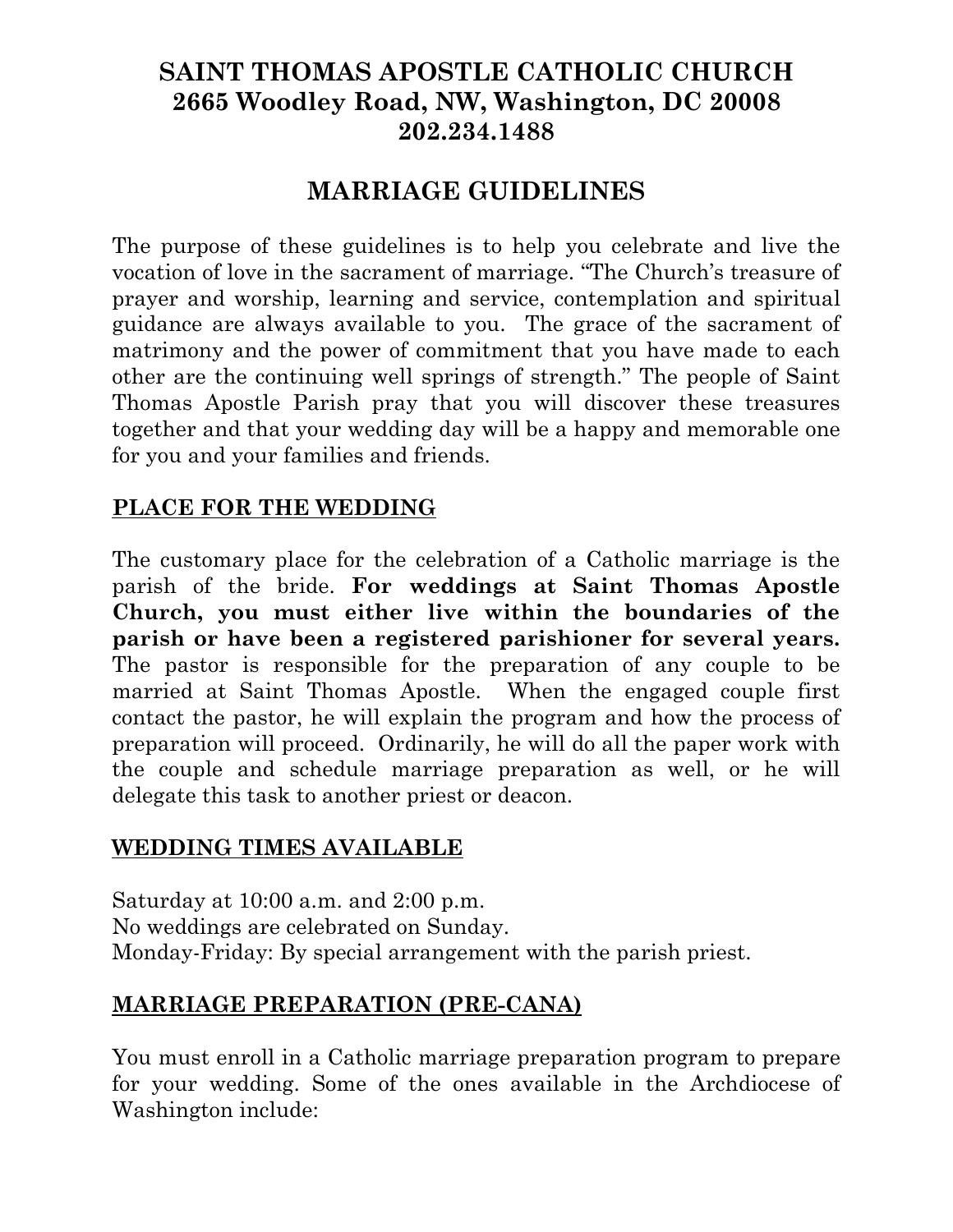**Archdiocese of Washington**. Two consecutive Saturdays, 9:00 a.m. to 6:00 p.m. at the Archdiocesan Pastoral Center, 5001 Eastern Avenue, Hyattsville, MD 20782. For info visit: [www.adw.org](http://www.adw.org/) or send an email to: [flm@adw.org](mailto:flm@adw.org) or call Course Office at 301.853.5334.

Saint Peter Parish on Capitol Hill. Four consecutive Saturdays, 9:30 a.m. to 1:00 p.m. at Saint Peter Church, 313 Second Street, SE, Washington, DC 20003. For info visit: [www.saintpetersdc.org](http://www.saintpetersdc.org/) or send an email to [dre@saintpetersdc.org](mailto:dre@saintpetersdc.org) or call 202.547.1430 x105.

**Catholic Engaged Encounter.** One weekend (Friday to Sunday) at hotels in the DC area. For info visit: [www.dcengagedencounter.org](http://www.dcengagedencounter.org/).

**"Three to Get Married".** Thursday and Friday evening, Saturday and Sunday at Our Lady of Bethesda Retreat Center, 7007 Bradley Boulevard, Bethesda, MD 20817. For info visit: [www.bethesdacfd.org](http://www.bethesdacfd.org/).

### **LITURGICAL PREPARATION**

Two weeks before the wedding the couple should meet with the priest officiating at their wedding and bring with them the liturgical selections taken from the *Together for Life* booklet. At the same time, the couple should also bring the offering for the parish and the marriage license from the District of Columbia.

### **REHEARSALS**

Rehearsals are normally scheduled the evening before the wedding at 5:00 p.m. The wedding parties are requested to be punctual.

### **OFFERING**

It is customary to give a special offering to the parish on the occasion of the wedding, since the preparation and celebration of the wedding involve considerable time and expense. The offering for the church is \$750.00. This does not include the fees for musicians. The check should be made out to Saint Thomas Apostle Church. Any offering for the priest should be given to him directly.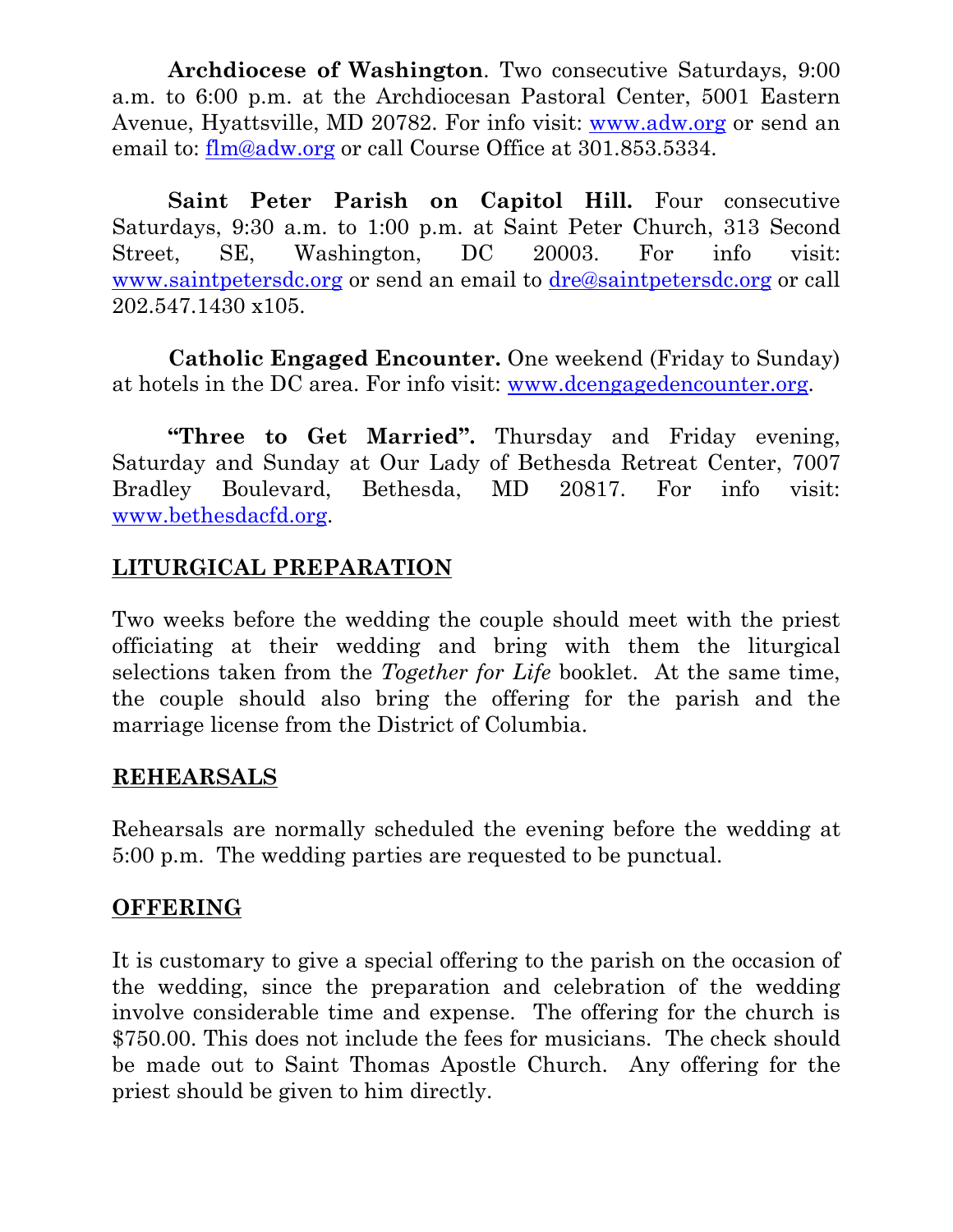## **MUSIC**

Please contact Mr. Thomas Cowan, Music Director, at [tgcowan@aim.com](mailto:tgcowan@aim.com) or 202.483.3693 to discuss music for your wedding. An organist and cantor are required for wedding Masses.

## **FLOWERS**

Flowers may be obtained from the florist of your choice. It is customary to leave the flowers for use at the altar after the wedding. Please call the rectory for information regarding the placement of flowers.

### **RICE, BIRD SEED, FLOWER PETALS, RUNNER**

The throwing of rice, bird seed, flower petals or any other object either inside or outside the church, and the use of a runner for the center aisle, are strictly forbidden for safety reasons.

### **PHOTOGRAPHERS**

You may have the photographer/videographer of your choice record the wedding ceremony. Your marriage is a solemn and important event for you, and therefore your photographer should conduct himself or herself in an unobtrusive manner which respects the religious ceremony taking place. Please inform your photographer to speak with the priest before the wedding ceremony to discuss placement during the ceremony. Flash equipment may be used. Photographers are not allowed in the sanctuary (inside the altar rail). After the celebration, the church will be open for taking pictures. **Please limit the time for pictures to a maximum of fifteen (15) minutes.** 

### **RECEIVING LINE**

In order to ensure the smooth flow of the liturgy and to allow time to prepare for other liturgical celebrations following the wedding, the wedding party may not form a receiving line at the door of the church.

### **CIVIL LICENSE**

A Civil Marriage License from the District of Columbia must be obtained by the couple. You may apply for this license at: